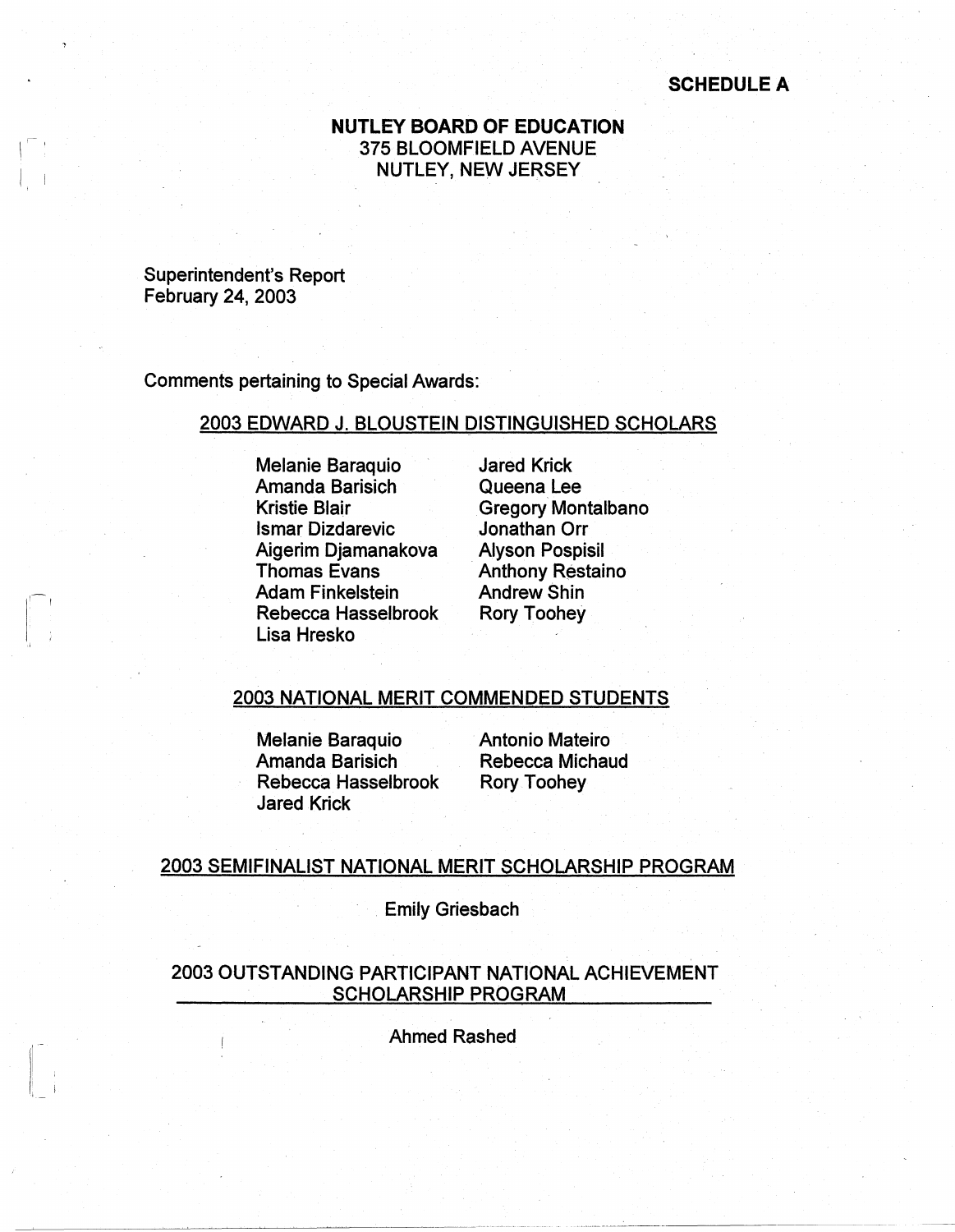Superintendent's Report February 24, 2003

 $\mathbf{I}$  is a set of  $\mathbf{I}$ 

 $\vert \top \rangle$ 

II ; I

Comments pertaining to Fall Sports Special Awards:

# CROSS COUNTRY

Jeffrey Klatsky

 $-1$ <sup>st</sup> Team 2002 All NNJIL All Essex County All Area

Andrew Halma

 $-1<sup>st</sup>$  Team 2002 All Area

Megan Williams

 $-1$ <sup>st</sup> Team 2002 All NNJIL All Essex County All Area

# VOLLEYBALL

Caitlin Layden

 $-1$ <sup>st</sup> Team 2002 All NNJIL All Essex County

# GIRLS SOCCER

Samantha Sammaro

 $-1$ <sup>st</sup> Team 2002 All NNJIL All Essex County Essex County Coaches All Area

Brook Delucca

 $-1$ <sup>st</sup> Team 2002 All NNJIL All Area

 $-1$ <sup>st</sup> Team 2002 All NNJIL All Area

Gina Pollitt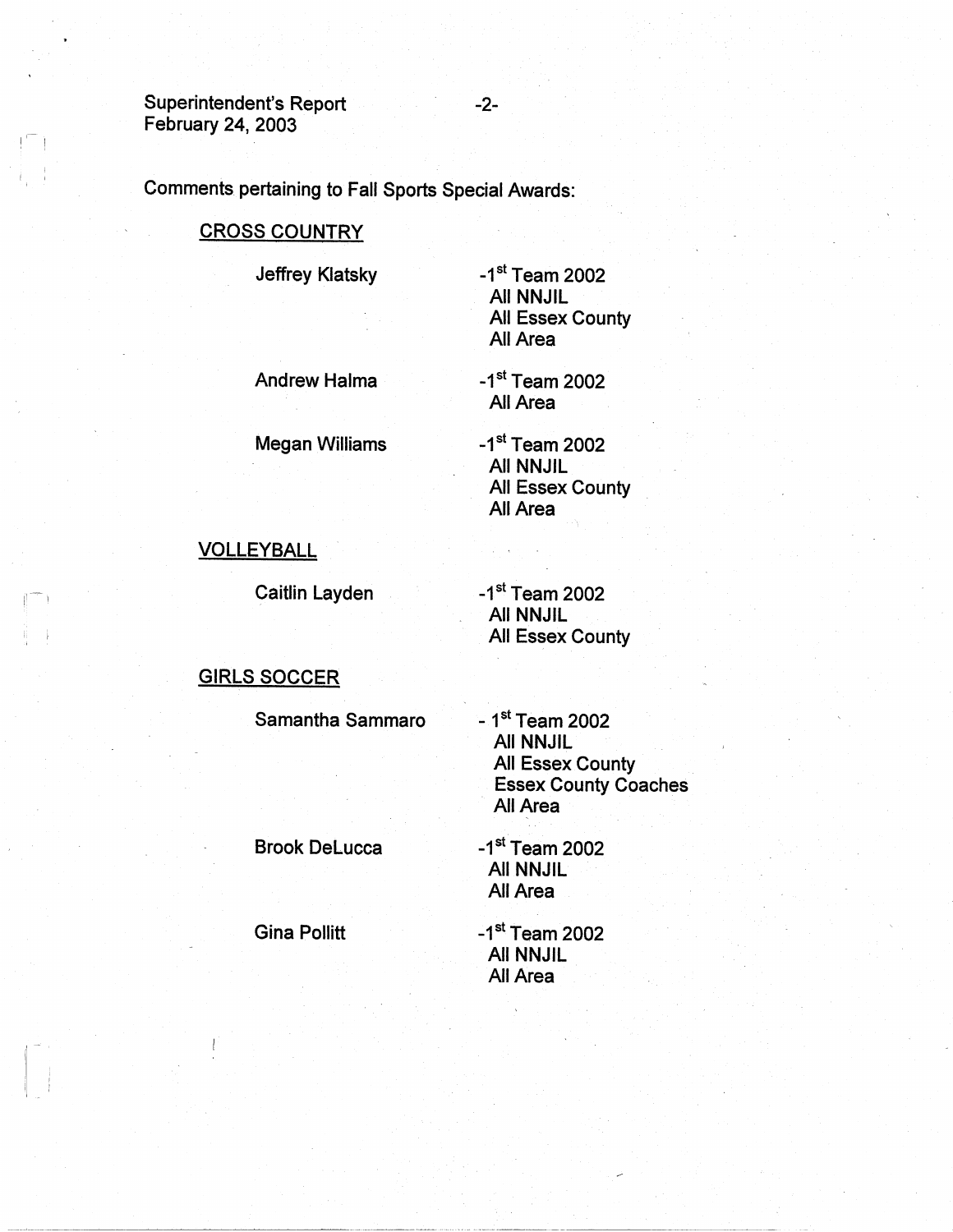Superintendent's Report **-3-**February 24, 2003

I')

# BOYS SOCCER

Brent DiMarco -1<sup>st</sup> Team 2002

**FOOTBALL** 

Alexander Greco -1<sup>st</sup> Team 2002

Michael Sparacino -1<sup>st</sup> Team 2002 All NNJIL

All NNJIL

All Area

All Area

John Mariano -1st Team 2002 · All NNJIL All Essex County **All Area** 

James Jasnowitz -1st Team 2002

All NNJIL All Essex County All Area

Christopher Merkle -1<sup>st</sup> Team 2002

All NNJIL

Informational Items:

- Second quarter report cards were distributed on Friday, January 31, 2003 ·
- Kindergarten Registration Week March 3 7
- Spring Garden PTO Musicale March 4 at 7:30 p.m.
- Franklin Middle School 6<sup>th</sup> Grade Parent Scheduling Information Program - March  $6 - 7:30$  p.m.

• HSPA /TerraNova Tests: HSPA 11,12 - March 4, 5, 6 TerraNova 9,10 - March 4, 5, 6, 7